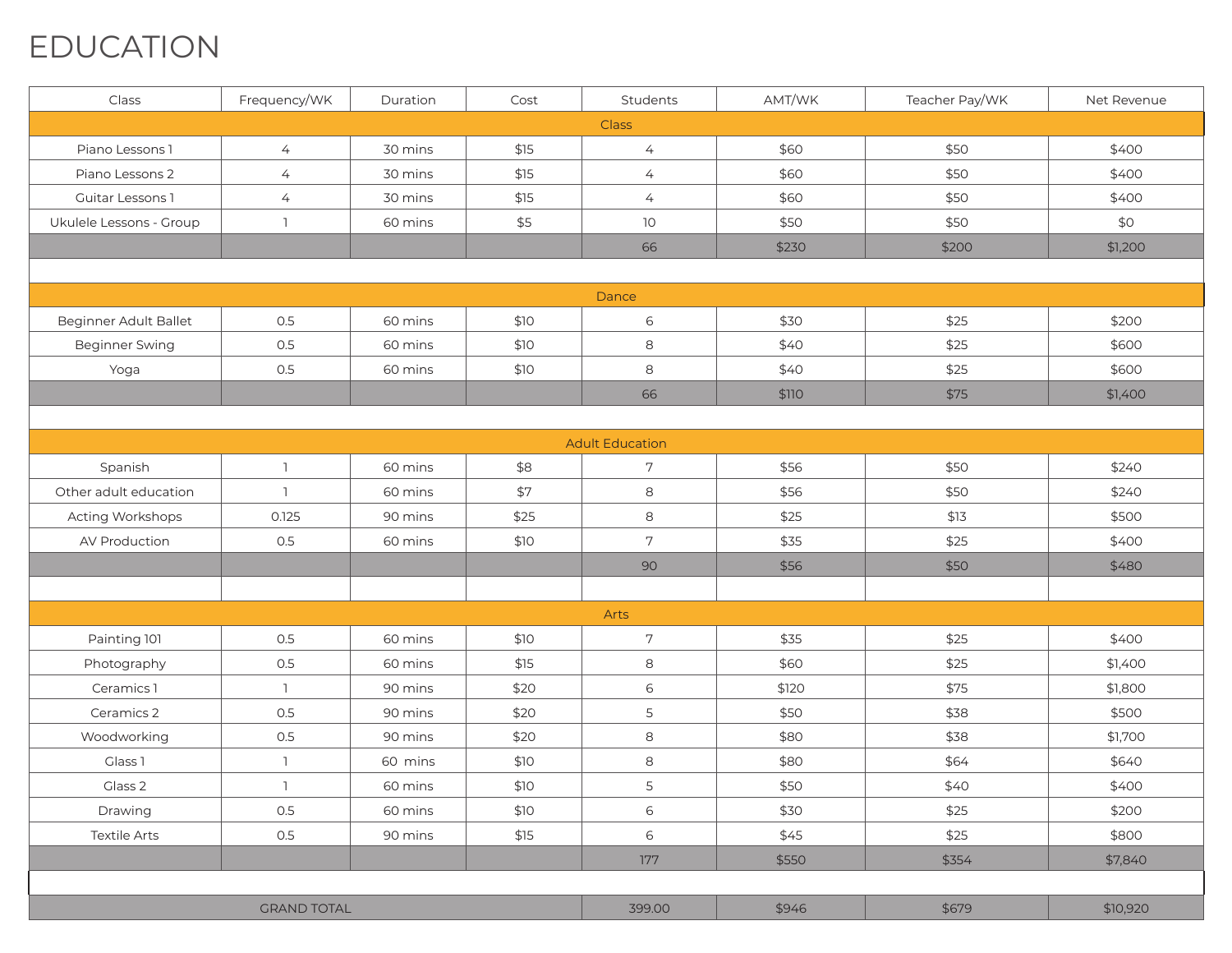## EDUCATION, CONT.

| Clay Studio Membership |       |            |    |            |  |  |  |  |  |
|------------------------|-------|------------|----|------------|--|--|--|--|--|
|                        | Cost  | Cost/Month | #  | <b>Net</b> |  |  |  |  |  |
| After School           | \$30  | \$2.50     | 4  | \$120      |  |  |  |  |  |
| Student                | \$50  | \$4.17     | 6  | \$300      |  |  |  |  |  |
| Single                 | \$75  | \$6.25     | 8  | \$600      |  |  |  |  |  |
| Family                 | \$125 | \$10.42    | 6  | \$750      |  |  |  |  |  |
| Drop-in Student        | \$5   | <b>NA</b>  | 20 | \$100      |  |  |  |  |  |
| Drop-in Adult          | \$8   | <b>NA</b>  | 30 | \$240      |  |  |  |  |  |
|                        |       |            | 74 | \$2,110    |  |  |  |  |  |

| <b>Summer Camp</b> |      |          |        |                |         |                       |                  |         |  |  |
|--------------------|------|----------|--------|----------------|---------|-----------------------|------------------|---------|--|--|
| Summer Camp        | Cost | Students | # Days | # Sessions     | Gross   | Teacher Pay / Session | Teacher Pay / YR | Net     |  |  |
| Art Camp           | \$50 |          |        | $\overline{ }$ | \$2,800 | \$200                 | \$1,400          | \$1,400 |  |  |
| Clay Camp          | \$80 |          |        |                | \$960   | \$200                 | \$400            | \$560   |  |  |
|                    |      |          |        |                | \$3,760 | \$400                 | \$1,800          | \$1,960 |  |  |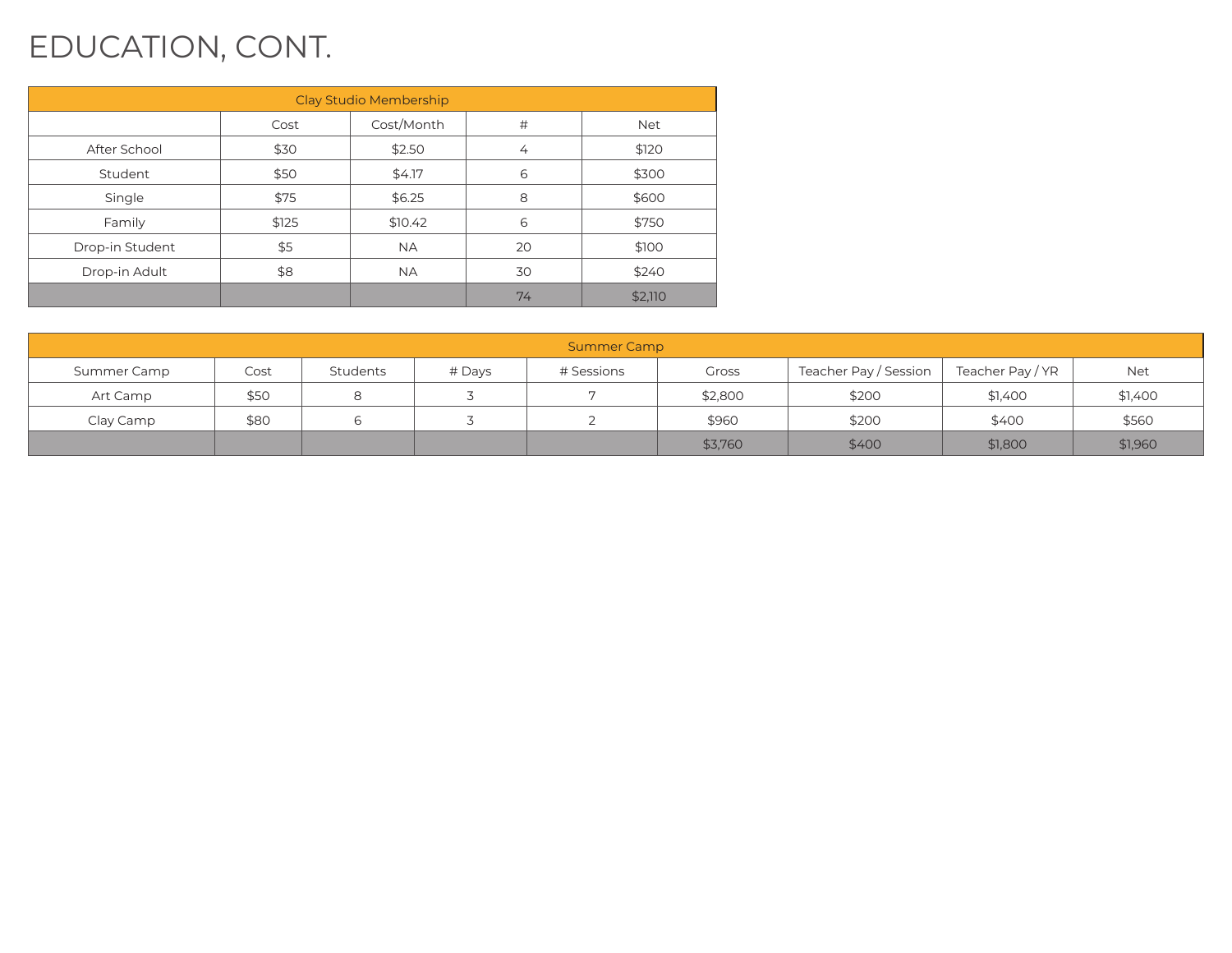## PROGRAMMING / RENTALS

| Program              | Frequency | Times  | Cost | Audience | AMT/Month     | <b>Total Year</b> | People | Bar/Event | Bar Month |
|----------------------|-----------|--------|------|----------|---------------|-------------------|--------|-----------|-----------|
|                      |           |        |      |          | Gallery       |                   |        |           |           |
| Gallery Opening      | 10x/year  | 6pm    | \$0  | 30       | \$0           | \$0               | 180    | \$120     | <b>NA</b> |
| Gallery Talk         | 1x/Month  | 7pm    | \$0  | 15       | \$0           | \$0               | 180    | \$60      | \$60      |
|                      |           |        |      | 45       | \$0           | \$0               | 360    | \$180     | \$60      |
|                      |           |        |      |          | Music         |                   |        |           |           |
| Live Music           | 1x/week   | Varies | \$5  | 25       | \$500         | \$6,000           | 1200   | \$175     | \$700     |
|                      |           |        |      |          |               |                   |        |           |           |
|                      |           |        |      |          | Kids/families |                   |        |           |           |
| Movie night          |           |        |      |          |               |                   |        |           |           |
| Kids pj dance party  |           |        |      |          |               |                   |        |           |           |
|                      |           |        |      |          |               |                   |        |           |           |
|                      |           |        |      |          | Film          |                   |        |           |           |
| Family Movie         | 1/month   | 4pm    | \$10 | 15       | \$150         | \$1,800           | 180    | \$100     | \$100     |
| <b>Cult Classic</b>  | 1/Month   | 7pm    | \$5  | 20       | \$100         | \$1,200           | 240    | \$120     | \$120     |
|                      |           |        |      | 35       | \$250         | \$3,000           | 420    | \$220     | \$220     |
|                      |           |        |      |          | Social        |                   |        |           |           |
| Trivia Night         | 1/Week    | 7pm    | \$0  | 25       | \$0           | \$0               | 1200   | \$200     | \$1,000   |
| Open Mic             | 1/Month   | 7pm    | \$0  | 25       | \$0           | \$0               | 300    | \$200     | \$600     |
| Comedy / Improv      | 1/Month   | 7pm    | \$5  | 30       | \$150         | \$1,800           | 360    | \$240     | \$720     |
| Paint & Wine         | 2/month   | 7pm    | \$15 | 12       | \$360         | \$4,320           | 144    | \$96      | \$288     |
| Event                | 1/Month   | 7pm    | \$5  | 30       | \$150         | \$1,800           | 360    | \$240     | \$720     |
|                      |           |        |      | 122      | \$660         | \$7,920           | 2364   | \$976     | \$3,328   |
|                      |           |        |      |          |               |                   |        |           |           |
| <b>Total Program</b> |           |        |      | 202      | \$910         | \$10,920          | 3144   |           | \$3,608   |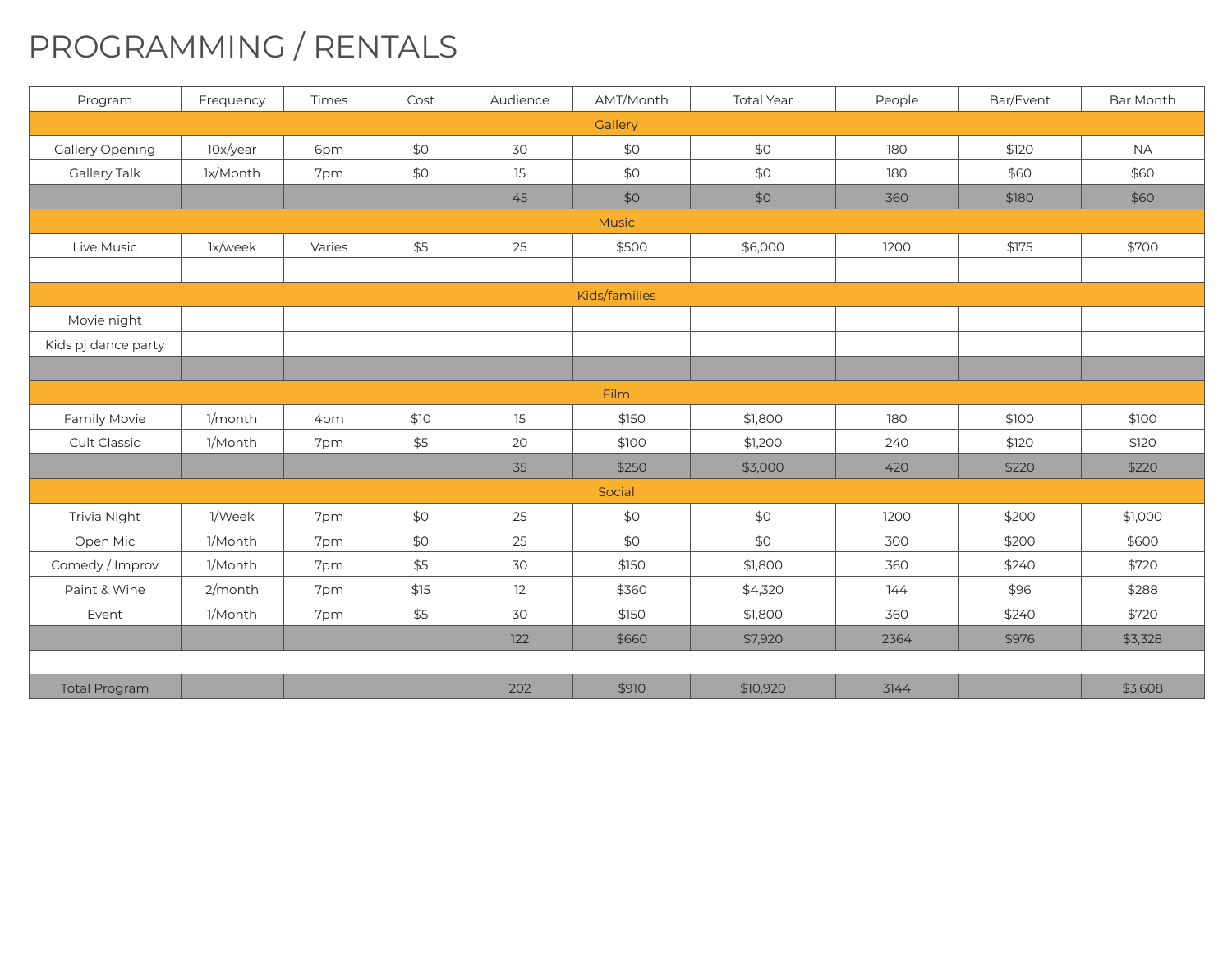# PROGRAMMING / RENTALS, CONT.

| <b>Visual Art</b>                                   |    |       |    |         |         |  |  |  |  |
|-----------------------------------------------------|----|-------|----|---------|---------|--|--|--|--|
| Avg. Sold<br>Pieces<br>30% COGS<br>Year<br>Avg Cost |    |       |    |         |         |  |  |  |  |
| <b>Gallery Sales</b>                                | 15 | \$250 | 6  | \$450   | \$2,700 |  |  |  |  |
| Merchandise Sales                                   |    | \$50  | 80 | \$1,200 | \$7,200 |  |  |  |  |
| <b>Gallery Sales</b>                                |    |       | 86 | \$1,650 | \$9,900 |  |  |  |  |

| Rental                 |            |         |         |         |           |                  |  |  |  |  |
|------------------------|------------|---------|---------|---------|-----------|------------------|--|--|--|--|
| <b>Gallery Sales</b>   | Frequency  | Cost    | Weeks   | Total   | Audience  | <b>Bar Sales</b> |  |  |  |  |
|                        |            | Weekday | Weekend |         |           |                  |  |  |  |  |
| Main performance space | 10/year    | \$200   | \$250   | \$2,250 | 500       | \$3,000          |  |  |  |  |
| Gallery Rental         | 10/year    | \$150   | \$200   | \$1,750 | 500       | \$4,000          |  |  |  |  |
| Classroom Rental       | $10$ /year | \$100   | \$100   | \$1,000 | <b>NA</b> |                  |  |  |  |  |
|                        |            |         |         | \$5,000 | 1000      | \$7,000          |  |  |  |  |

| <b>Tenants</b>                |        |         |          |         |             |                      |              |  |  |  |
|-------------------------------|--------|---------|----------|---------|-------------|----------------------|--------------|--|--|--|
|                               | Price  | Sq. Ft. | Annual   | Monthly | Monthly Cam | <b>Total Monthly</b> | Total Annual |  |  |  |
| Restaurant - Percentage sales |        |         |          |         |             | \$0                  | \$0          |  |  |  |
| Apartments (Arts on Grand)    |        |         | \$13,000 | \$1,083 | \$0         | \$1,083              | \$13,000     |  |  |  |
| Studio Rental                 | \$5.00 | 1500    | \$7,500  | \$625   | \$107       | \$732                | \$8,785      |  |  |  |
|                               |        |         | \$49,300 | \$4,108 | \$431       | \$4,540              | \$54,477     |  |  |  |

| <b>Subtotals - Revenue</b> |          |    |
|----------------------------|----------|----|
| Programming                | \$10,920 |    |
| <b>Art Sales</b>           | \$9,900  | ĆΩ |
| Rentals                    | \$5,000  |    |
| Tenants                    | \$54,477 |    |
| <b>Grand Total</b>         | \$80,297 |    |
| Attendance                 | 4144     |    |

|                       | Year       | Month   |  |  |  |
|-----------------------|------------|---------|--|--|--|
| Bar                   | \$50,296   | \$4,191 |  |  |  |
| Concessions           | \$0        | NA.     |  |  |  |
| Total                 | \$50,296   |         |  |  |  |
|                       | 30% Sales: |         |  |  |  |
| <b>Monthly Costs:</b> | \$1,257    |         |  |  |  |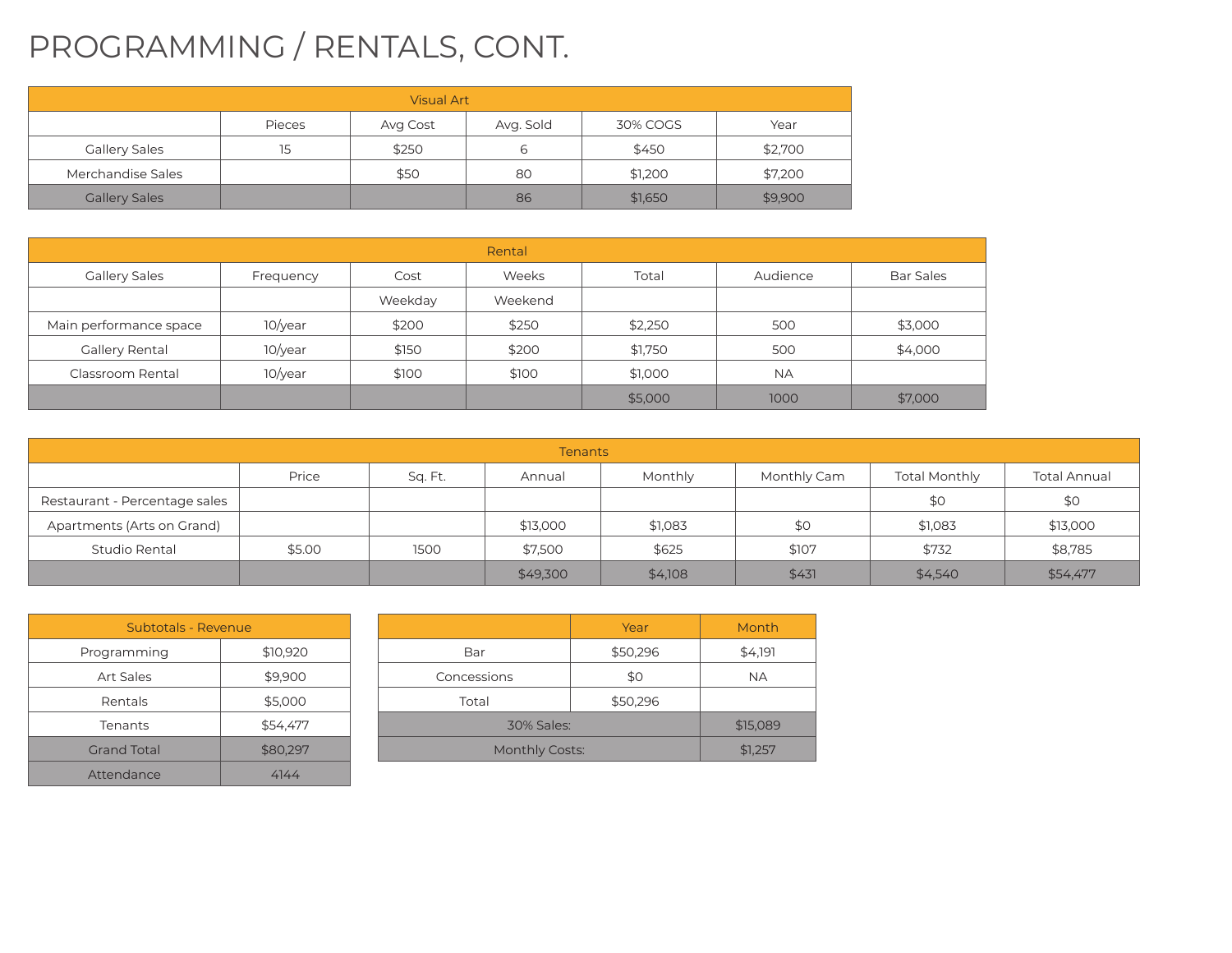#### MAKERSPACE

| <b>Class</b>               | Cost/Class | <b>Session Fee</b> | Sessions/YR    | <b>Students</b> | <b>Gross</b> | Teacher Pay<br><b>Class</b> | Teacher Pay<br>Session | Teacher Pay/YR | <b>Net Revenue</b> |
|----------------------------|------------|--------------------|----------------|-----------------|--------------|-----------------------------|------------------------|----------------|--------------------|
| Woodworking 1              | \$15       | \$90               | $\overline{2}$ | 5               | \$900        | \$25                        | \$150                  | \$300          | \$600              |
| Woodworking 2              | \$15       | \$90               | $\overline{2}$ | 5               | \$900        | \$25                        | \$150                  | \$300          | \$600              |
| Video Game Creation        | \$12       | \$72               | 2              | 5               | \$720        | \$25                        | \$150                  | \$300          | \$420              |
| App Creation               | \$12       | \$72               | $\overline{2}$ | 6               | \$864        | \$25                        | \$150                  | \$300          | \$564              |
| Board & Card Game Creation | \$10       | \$60               | $\overline{4}$ | 10 <sup>°</sup> | \$2,400      | \$25                        | \$150                  | \$600          | \$1,800            |
| Robotics 1                 | \$15       | \$90               | $\overline{4}$ | 4               | \$1,440      | \$25                        | \$150                  | \$600          | \$840              |
| Robotics 2                 | \$15       | \$90               | 2              | 4               | \$720        | \$25                        | \$150                  | \$300          | \$420              |
| 3D Development 1           | \$15       | \$90               | 2              | 6               | \$1,080      | \$25                        | \$150                  | \$300          | \$780              |
| 3D Development 2           | \$15       | \$90               | $\overline{2}$ | $\overline{4}$  | \$720        | \$25                        | \$150                  | \$300          | \$420              |
| AV Production 1            | \$15       | \$90               | $\overline{4}$ | 6               | \$2,160      | \$25                        | \$150                  | \$600          | \$1,560            |
| AV Production 2            | \$15       | \$90               | 2              | 4               | \$720        | \$25                        | \$150                  | \$300          | \$420              |
| Drone Technology 1         | \$15       | \$90               | 2              | 5               | \$900        | \$25                        | \$150                  | \$300          | \$600              |
| Coding 1                   | \$12       | \$72               | 6              | 8               | \$3,456      | \$25                        | \$150                  | \$900          | \$2,556            |
| Coding 2                   | \$12       | \$72               | 6              | 8               | \$3,456      | \$25                        | \$150                  | \$900          | \$2,556            |
| Coding 3                   | \$15       | \$90               | $\overline{2}$ | 5               | \$900        | \$25                        | \$150                  | \$300          | \$600              |
|                            |            |                    |                | 100             | \$21,336     |                             |                        | \$6,600        | \$14,736           |

| <b>Summer Camp</b>     | Cost  | <b>Students</b> | $#$ Days | # Sessions | <b>Gross</b> | Teacher Pay/<br>Session | <b>Teacher Pay</b><br>/ YR | <b>Net</b> |
|------------------------|-------|-----------------|----------|------------|--------------|-------------------------|----------------------------|------------|
| Making Basics          | \$150 | 8               |          |            | \$2,400      | \$200                   | \$400                      | \$2,000    |
| Making 2               | \$150 | 6               |          |            | \$1.800      | \$200                   | \$400                      | \$1,400    |
| <b>Advanced Coding</b> | \$150 | 8               |          |            | \$2,400      | \$200                   | \$400                      | \$2,000    |
| Woodworking Intensive  | \$150 | 10 <sup>1</sup> |          |            | \$1,500      | \$200                   | \$200                      | \$1,300    |

| Membership      | Cost  | Cost/Month | #   | <b>Net</b> |
|-----------------|-------|------------|-----|------------|
| After School    | \$75  | \$6.25     | 8   | \$600      |
| Student         | \$100 | \$8.33     | 16  | \$1,600    |
| Single          | \$150 | \$12.50    | 20  | \$3,000    |
| Family          | \$275 | \$22.92    | 8   | \$2,200    |
| Drop-in Student | \$5   | <b>NA</b>  | 35  | \$175      |
| Drop-in Adult   | \$8   | <b>NA</b>  | 50  | \$400      |
|                 |       |            | 137 | \$7,975    |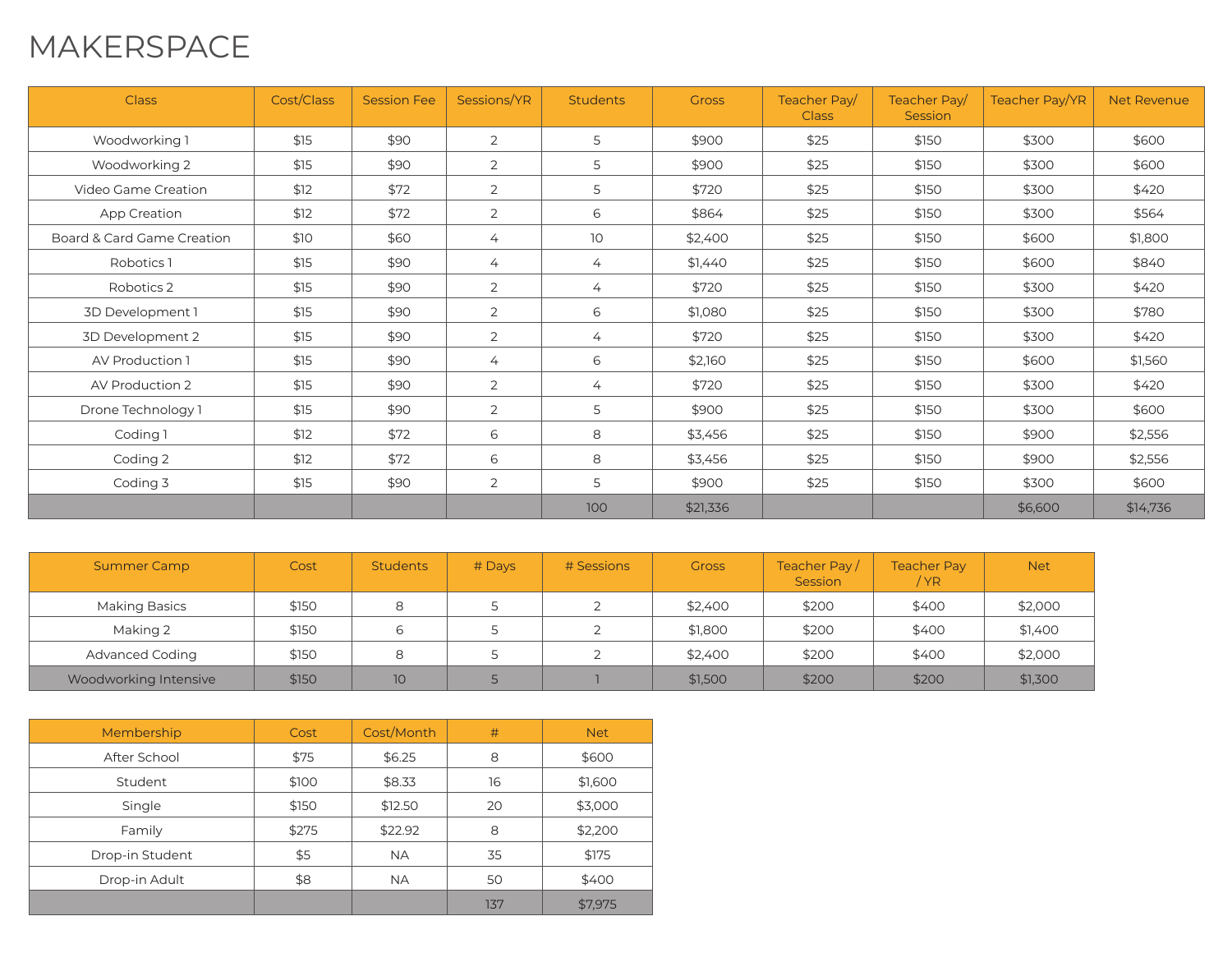## MARKETING

| Marketing          |         |          |
|--------------------|---------|----------|
|                    | Month   | Total    |
| Advertising        |         |          |
| Social Media Ads   | \$250   | \$3,000  |
| Radio              | \$100   | \$1,200  |
| Print              | \$300   | \$3,600  |
| Total              | \$650   | \$7,800  |
|                    |         |          |
| Printing           |         |          |
| <b>Brochures</b>   | \$1,250 | \$5,000  |
| Posters            | \$150   | \$1,800  |
| Postcards          | \$150   | \$1,800  |
| Total              | \$1,550 | \$8,600  |
|                    |         |          |
| <b>Grand Total</b> |         | \$16,400 |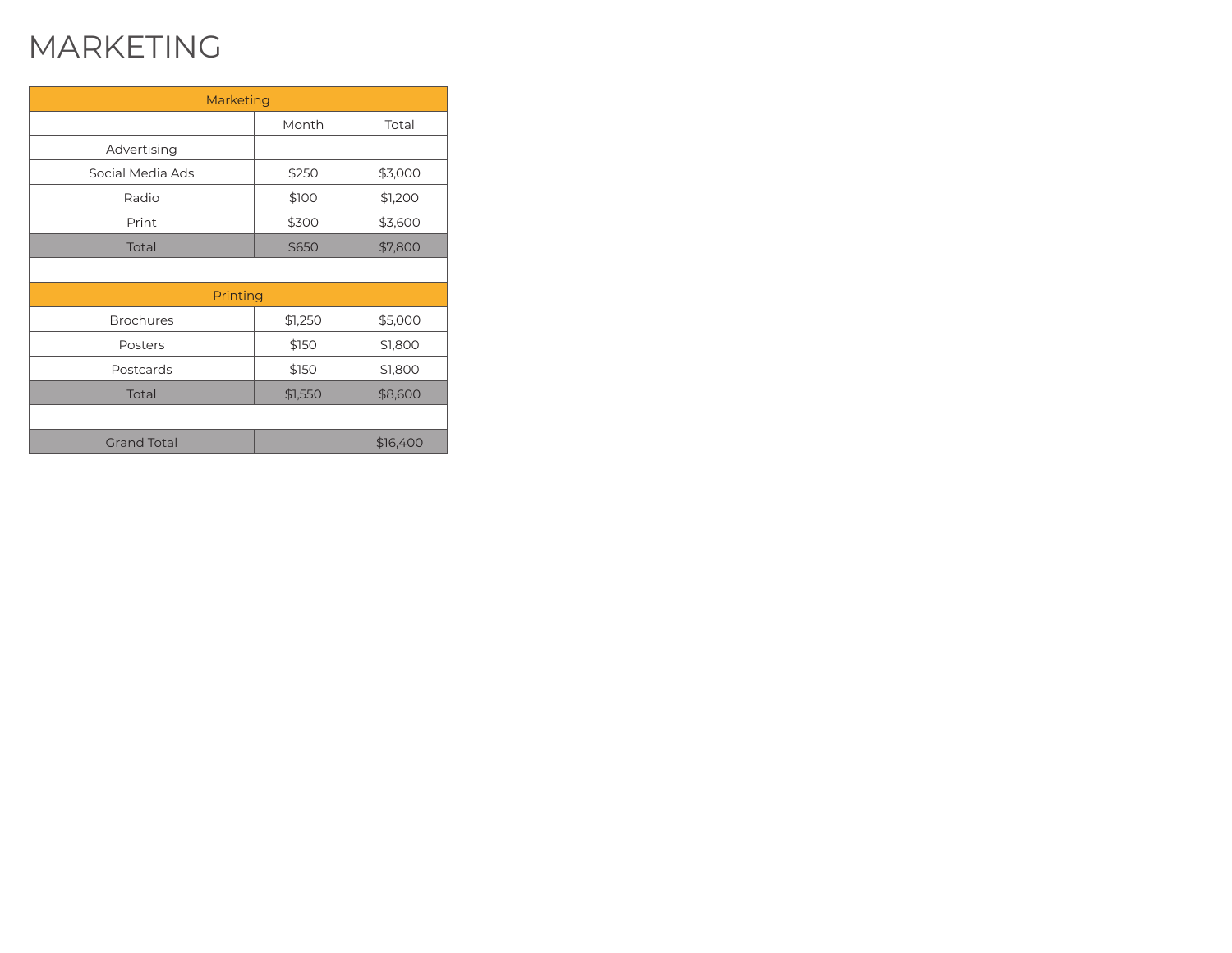#### STAFFING

| <b>FTE Staff</b>          |           |
|---------------------------|-----------|
| Executive Director        | \$55,000  |
| Arts on Grand Director    | \$30,000  |
| <b>Education Director</b> | \$20,000  |
| Program Director          | \$25,000  |
| Total                     | \$130,000 |
| Contract Staff            |           |
| Marketing Company         | \$6,000   |
| <b>Technical Director</b> | \$6,000   |
| Total                     | \$12,000  |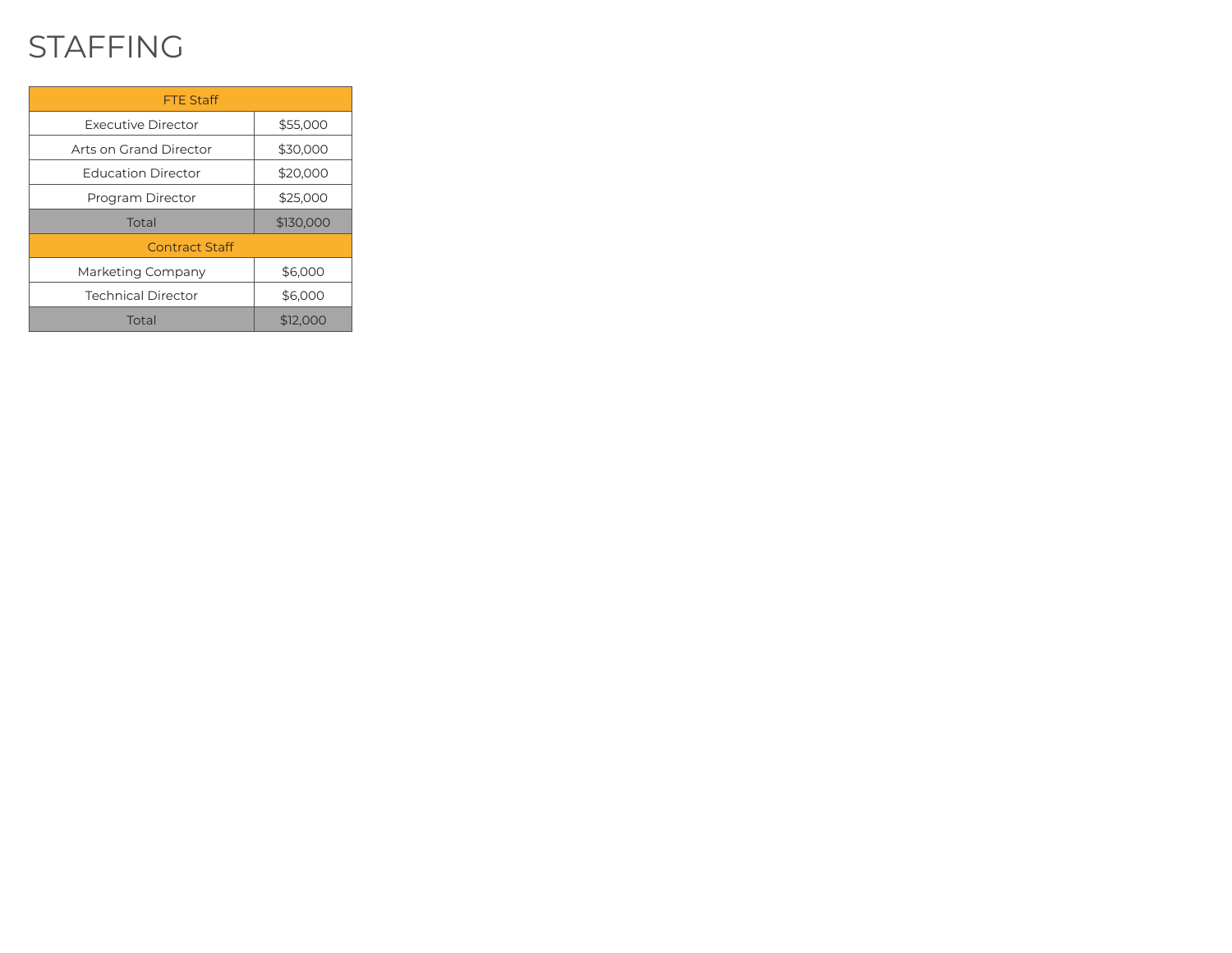#### FULL BUDGET: EXPENSES

| <b>FULL BUDGET</b>                 |        |            |            |            |            |             |             |            |             |        |            |            |         |                  |             |
|------------------------------------|--------|------------|------------|------------|------------|-------------|-------------|------------|-------------|--------|------------|------------|---------|------------------|-------------|
|                                    | JAN    | <b>FEB</b> | <b>MAR</b> | <b>APR</b> | <b>MAY</b> | <b>JUNE</b> | <b>JULY</b> | <b>AUG</b> | <b>SEPT</b> | OCT    | <b>NOV</b> | <b>DEC</b> | Total   | Year 2<br>(2.5%) | Year 3 (5%) |
| <b>Staff</b>                       |        |            |            |            |            |             |             |            |             |        |            |            |         |                  |             |
| <b>Staff</b>                       | 10.833 | 10.833     | 10,833     | 10.833     | 10.833     | 10.833      | 10,833      | 10,833     | 10,833      | 10,833 | 10,833     | 10,833     | 130,000 | 136,500.00       | 143.325.00  |
| Payroll Taxes                      | 1,083  | 1,083      | 1,083      | 1,083      | 1,083      | 1,083       | 1,083       | 1,083      | 1,083       | 1,083  | 1,083      | 1,083      | 13,000  | 13,650.00        | 14,332.50   |
| Health Insurance                   | 1,200  | 1,200      | 1,200      | 1,200      | 1,200      | 1,200       | 1,200       | 1,200      | 1,200       | 1,200  | 1,200      | 1,200      | 14,400  | 15,120.00        | 15,876.00   |
| Contract Staff                     | 1,000  | 1,000      | 1,000      | 1,000      | 1,000      | 1,000       | 1,000       | 1,000      | 1,000       | 1,000  | 1,000      | 1,000      | 12,000  | 12,600.00        | 13,230.00   |
|                                    |        |            |            |            |            |             |             |            |             |        |            |            | 169,400 | 177,870,00       | 186.763.50  |
|                                    |        |            |            |            |            |             | Programming |            |             |        |            |            |         |                  |             |
| Upkeep/Mainte-<br>nance            | 400    | 400        | 400        | 400        | 400        | 400         | 400         | 400        | 400         | 400    | 400        | 400        | 4,800   | 5,040.00         | 5,292.00    |
| <b>Teacher Fees</b>                | 2,716  | 2,716      | 2,716      | 2,716      | 2,716      | 2,716       | 2,716       | 2,716      | 2,716       | 2,716  | 2,716      | 2,716      | 32,592  | 34,221.60        | 35,932.68   |
| Summer Camp<br><b>Teacher Fees</b> |        |            | 200        |            |            | 400         | 400         | 400        |             |        |            | 400        | 1.800   |                  |             |
| <b>Education Expense</b>           | 200    | 200        | 200        | 200        | 200        | 200         | 200         | 200        | 200         | 200    | 200        | 200        | 2,400   | 2,520.00         | 2.646.00    |
| Programming<br>Expense             | 1,725  | 1,725      | 1.725      | 1.725      | 1.725      | 1.725       | 1,725       | 1,725      | 1,725       | 1,725  | 1.725      | 1,725      | 20,700  | 21,735.00        | 22,821.75   |
| Gallery Expense                    | 400    | 400        | 400        | 400        | 400        | 400         | 400         | 400        | 400         | 400    | 400        | 400        | 4,800   | 5,040.00         | 5,292.00    |
| Clay Studio Ex-<br>pense           | 300    | 300        | 300        | 300        | 300        | 300         | 300         | 300        | 300         | 300    | 300        | 300        | 3,600   | 3,780.00         | 3,969.00    |
| <b>Tech Expense</b>                | 200    | 200        | 200        | 200        | 200        | 200         | 200         | 200        | 200         | 200    | 200        | 200        | 2,400   | 2,520.00         | 2,646.00    |
| <b>Bar Expense</b>                 | 1,257  | 1,257      | 1,257      | 1,257      | 1,257      | 1,257       | 1,257       | 1,257      | 1,257       | 1,257  | 1,257      | 1,257      | 15,089  | 15,843.24        | 16,635.40   |
|                                    |        |            |            |            |            |             |             |            |             |        |            |            | 88,181  | 90.699.84        | 95.234.83   |
|                                    |        |            |            |            |            |             | Makerspace  |            |             |        |            |            |         |                  |             |
| Upkeep / Mainte-<br>nance          | 300    | 300        | 300        | 300        | 300        | 300         | 300         | 300        | 300         | 300    | 300        | 300        | 3,600   | 3,780.00         | 3,969.00    |
| Admin / office                     | 300    | 300        | 300        | 300        | 300        | 300         | 300         | 300        | 300         | 300    | 300        | 300        | 3,600   | 3,780.00         | 3,969.00    |
| <b>Teacher Fees</b>                | 550    | 550        | 550        | 550        | 550        | 550         | 550         | 550        | 550         | 550    | 550        | 550        | 6,600   | 6,930.00         | 7.276.50    |
| Teacher Fees -<br>Summer Camp      |        |            | 200        |            |            | 400         | 400         | 400        |             |        |            |            | 1,400   | 1.470.00         | 1.543.50    |
| Member Scholar-<br>ships           |        |            |            |            | 100        | 100         | 100         | 100        | 100         | 100    | 100        | 100        | 800     | 840.00           | 882.00      |
|                                    |        |            |            |            |            |             |             |            |             |        |            |            | 15,200  | 15,960           | 16,758      |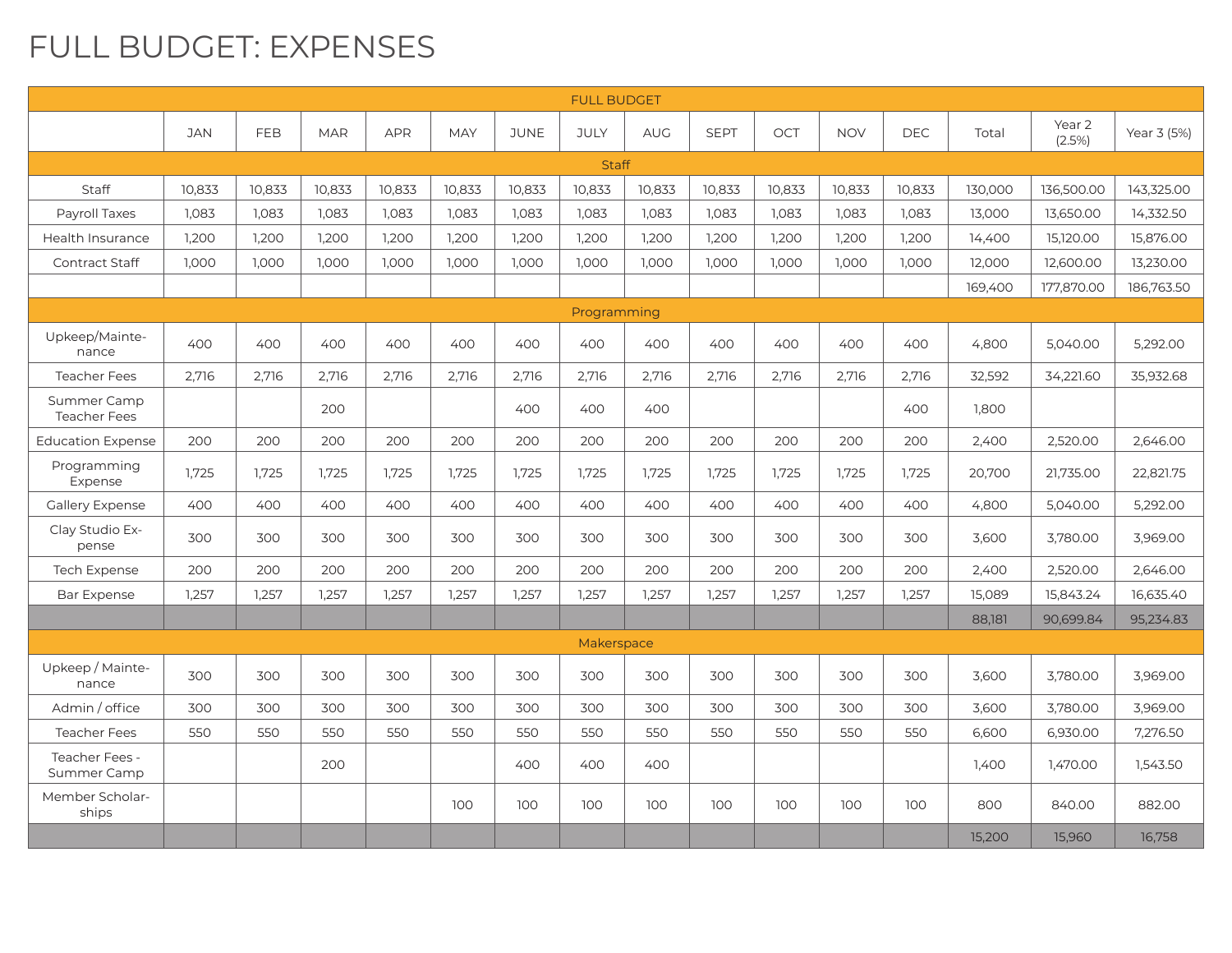## FULL BUDGET: EXPENSES, CONT.

|                            |       |       |       |       |       |       | <b>Rentals</b> |       |       |       |       |       |         |           |           |
|----------------------------|-------|-------|-------|-------|-------|-------|----------------|-------|-------|-------|-------|-------|---------|-----------|-----------|
| Rental Expense             | 200   | 200   | 200   | 200   | 200   | 200   | 200            | 200   | 200   | 200   | 200   | 200   | 2,400   | 2.520.00  | 2.646.00  |
| <b>Apartment Utilities</b> | 292   | 292   | 292   | 292   | 292   | 292   | 292            | 292   | 292   | 292   | 292   | 292   | 3,500   | 3,675.00  | 3,858.75  |
|                            |       |       |       |       |       |       |                |       |       |       |       |       | 5,900   | 6,195     | 6,505     |
| Fundraising                |       |       |       |       |       |       |                |       |       |       |       |       |         |           |           |
| Development<br>Expense     | 200   | 200   | 200   | 200   | 200   | 200   | 200            | 200   | 200   | 200   | 200   | 200   | 2,400   | 2.520.00  | 2.646.00  |
| Special Event 1            |       |       | 1.000 |       |       |       |                |       |       |       |       |       | 1.000   | 1.050.00  | 1,102.50  |
| Special Event 2            |       |       |       |       |       | 1.000 | 1.000          |       |       |       |       |       | 2,000   | 2,100.00  | 2,205.00  |
| Special Event 3            |       |       |       |       |       |       |                |       |       | 2,000 | 2,000 |       | 4,000   | 4,200.00  | 4,410.00  |
|                            |       |       |       |       |       |       |                |       |       |       |       |       | 9,400   | 9,870.00  | 10,363.50 |
|                            |       |       |       |       |       |       | Administration |       |       |       |       |       |         |           |           |
| Copy Machine               | 100   | 100   | 100   | 100   | 100   | 100   | 100            | 100   | 100   | 100   | 100   | 100   | 1,200   | 1.260.00  | 1,323.00  |
| Office Supplies            | 100   | 100   | 100   | 100   | 100   | 100   | 100            | 100   | 100   | 100   | 100   | 100   | 1,200   | 1,260.00  | 1,323.00  |
| <b>Bank Fees</b>           | 100   | 100   | 100   | 100   | 100   | 100   | 100            | 100   | 100   | 100   | 100   | 100   | 1,200   | 1,260.00  | 1,323.00  |
| QuickBooks                 | 75    | 75    | 75    | 75    | 75    | 75    | 75             | 75    | 75    | 75    | 75    | 75    | 900     | 945.00    | 992.25    |
| <b>Printing Expense</b>    | 250   | 250   | 250   | 250   | 250   | 250   | 250            | 250   | 250   | 250   | 250   | 250   | 3.000   | 3,150.00  | 3.307.50  |
| Newsletter                 | 50    | 50    | 50    | 50    | 50    | 50    | 50             | 50    | 50    | 50    | 50    | 50    | 600     | 630.00    | 661.50    |
| Ticketing System           | 833   | 833   | 833   | 833   | 833   | 833   | 833            | 833   | 833   | 833   | 833   | 833   | 10.000  | 10.499.96 | 11.024.96 |
| Technology                 | 50    | 50    | 50    | 50    | 50    | 50    | 50             | 50    | 50    | 50    | 50    | 50    | 600     | 630.00    | 661.50    |
| Fees/Memberships           | 100   | 100   | 100   | 100   | 100   | 100   | 100            | 100   | 100   | 100   | 100   | 100   | 1,200   | 1,260.00  | 1,323.00  |
| Postage                    | 25    | 25    | 25    | 25    | 25    | 25    | 25             | 25    | 25    | 25    | 25    | 25    | 300     | 315.00    | 330.75    |
| Web Support                | 75    | 75    | 75    | 75    | 75    | 75    | 75             | 75    | 75    | 75    | 75    | 75    | 900     | 945.00    | 992.25    |
| Bridge Loan Sup-<br>port   |       |       |       |       |       |       |                |       |       |       |       |       | $\circ$ | 0.00      | 0.00      |
| Misc/Contingency           | 1,500 | 1.500 | 1,500 | 1,500 | 1,500 | 1,500 | 1,500          | 1,500 | 1,500 | 1,500 | 1,500 | 1,500 | 18,000  | 18,900.00 | 19.845.00 |
|                            |       |       |       |       |       |       |                |       |       |       |       |       | 39,100  | 41,055    | 43,108    |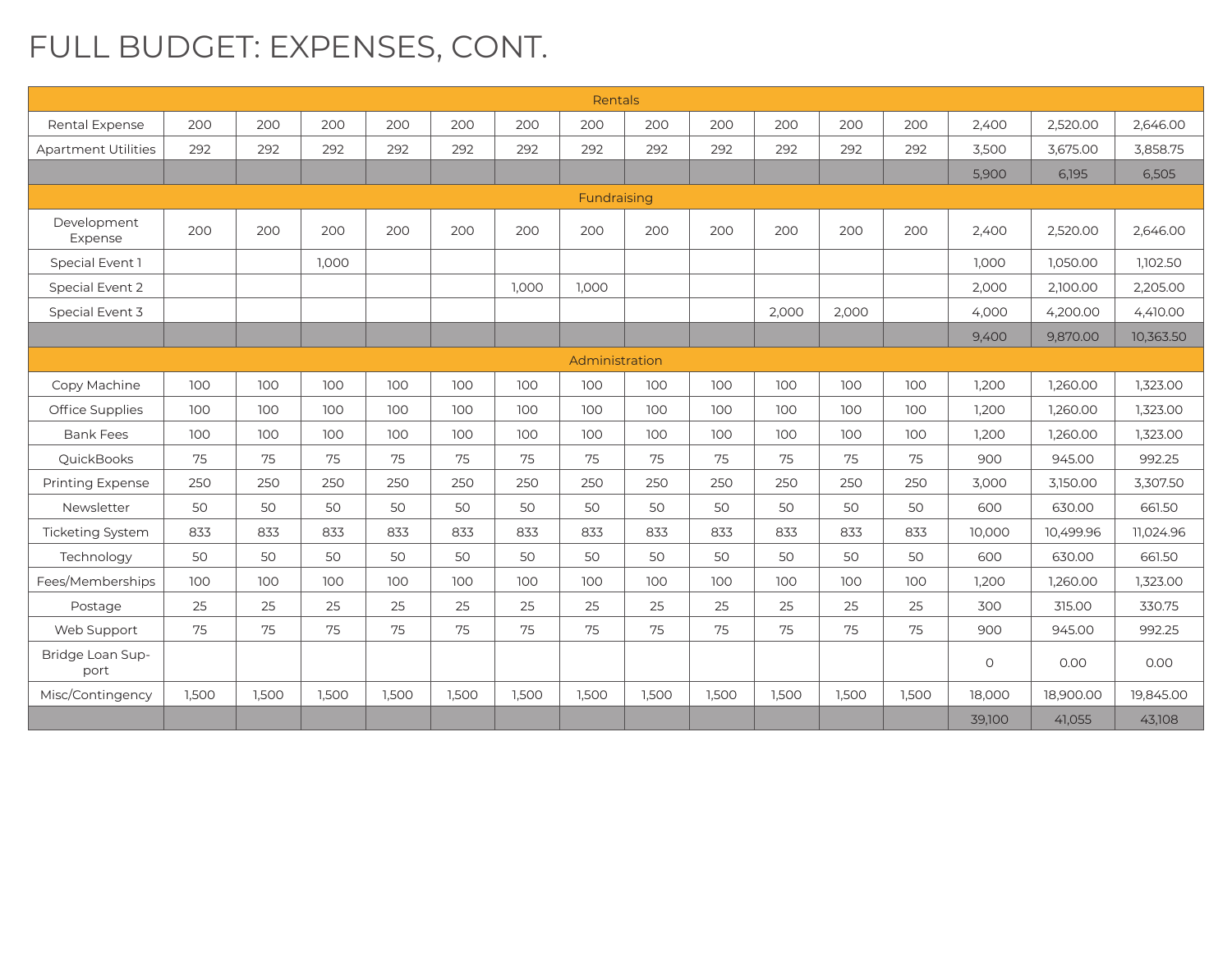## FULL BUDGET: EXPENSES, CONT.

|                            |         |         |         |         |         |         | Insurance/Pro Fees |         |         |         |         |         |         |           |           |
|----------------------------|---------|---------|---------|---------|---------|---------|--------------------|---------|---------|---------|---------|---------|---------|-----------|-----------|
| Insurance                  | 900     | 900     | 900     | 900     | 900     | 900     | 900                | 900     | 900     | 900     | 900     | 900     | 10,800  | 11.340.00 | 11,907.00 |
| Workers Comp               | 41      | 41      | 41      | 41      | 41      | 41      | 41                 | 41      | 41      | 41      | 41      | 41      | 492     | 516.60    | 542.43    |
| Liquor Liability           | 300     | 300     | 300     | 300     | 300     | 300     | 300                | 300     | 300     | 300     | 300     | 300     | 3.600   | 3,780.00  | 3.969.00  |
| Fine Art Policy            | 30      | 30      | 30      | 30      | 30      | 30      | 30                 | 30      | 30      | 30      | 30      | 30      | 360     | 378.00    | 396.90    |
| Audit/CPA                  | 250     | 250     | 250     | 250     | 250     | 250     | 250                | 250     | 250     | 250     | 250     | 250     | 3,000   | 3,150.00  | 3,307.50  |
| Legal Fees                 | 100     | 100     | 100     | 100     | 100     | 100     | 100                | 100     | 100     | 100     | 100     | 100     | 1,200   | 1,260.00  | 1,323.00  |
|                            |         |         |         |         |         |         |                    |         |         |         |         |         | 19,452  | 20,424.60 | 21,445.83 |
|                            |         |         |         |         |         |         | Marketing          |         |         |         |         |         |         |           |           |
| Graphic Design             | 100     | 100     | 100     | 100     | 100     | 100     | 100                | 100     | 100     | 100     | 100     | 100     | 1.200   | 1.260.00  | 1,323.00  |
| Advertising                | 650     | 650     | 650     | 650     | 650     | 650     | 650                | 650     | 650     | 650     | 650     | 650     | 7,800   | 8,190.00  | 8,599.50  |
| Printing                   | 717     | 717     | 717     | 717     | 717     | 717     | 717                | 717     | 717     | 717     | 717     | 717     | 8,600   | 9,030.00  | 9,481.50  |
|                            |         |         |         |         |         |         |                    |         |         |         |         |         | 17,600  | 18,480.00 | 19,404.00 |
|                            |         |         |         |         |         |         | <b>Utilities</b>   |         |         |         |         |         |         |           |           |
| Electric                   | 1.200   | 1.200   | 1,200   | 1.200   | 1.200   | 1,200   | 1,200              | 1,200   | 1,200   | 1,200   | 1,200   | 1,200   | 14.400  | 15,120.00 | 15,876.00 |
| Water                      | 500     | 500     | 500     | 500     | 500     | 500     | 500                | 500     | 500     | 500     | 500     | 500     | 6,000   | 6,300.00  | 6,615.00  |
| Phone/Internet             | 200     | 200     | 200     | 200     | 200     | 200     | 200                | 200     | 200     | 200     | 200     | 200     | 2,400   | 2,520.00  | 2,646.00  |
| Elevator Main-<br>tainence | $\circ$ | $\circ$ | $\circ$ | $\circ$ | $\circ$ | $\circ$ | $\circ$            | $\circ$ | $\circ$ | $\circ$ | $\circ$ | $\circ$ | $\circ$ | 0.00      | 0.00      |
|                            |         |         |         |         |         |         |                    |         |         |         |         |         | 22,800  | 23,940.00 | 25,137.00 |
| <b>Total Expenses</b>      |         |         |         |         |         |         |                    |         |         |         |         |         | 387,033 | 404,494   | 424,719   |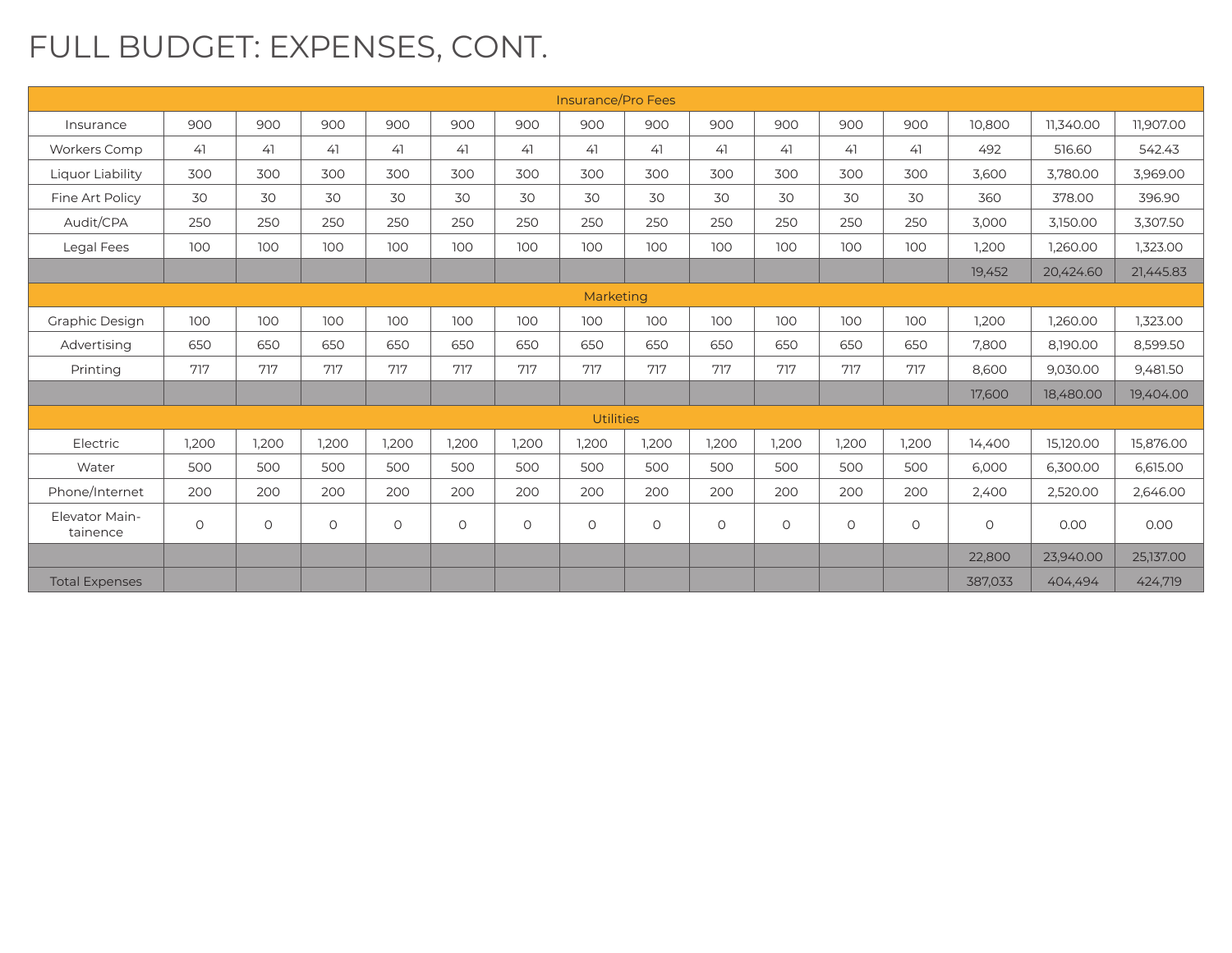#### FULL BUDGET: REVENUE

| <b>FULL BUDGET</b>      |            |         |            |            |            |             |              |            |             |         |            |            |         |                  |             |
|-------------------------|------------|---------|------------|------------|------------|-------------|--------------|------------|-------------|---------|------------|------------|---------|------------------|-------------|
|                         | <b>JAN</b> | FEB     | <b>MAR</b> | <b>APR</b> | <b>MAY</b> | <b>JUNE</b> | <b>JULY</b>  | <b>AUG</b> | <b>SEPT</b> | OCT     | <b>NOV</b> | <b>DEC</b> | Total   | Year 2<br>(2.5%) | Year 3 (5%) |
| Income                  |            |         |            |            |            |             |              |            |             |         |            |            |         |                  |             |
| Gallery Opening         | 50         |         | 50         |            | 50         |             | 50           |            | 50          |         | 50         |            | 300     | 315.00           | 330.75      |
| <b>Gallery Sales</b>    | 1.650      |         | 1,650      |            | 1,650      |             | 1,650        |            | 1,650       |         | 1,650      |            | 9,900   | 10,395.00        | 10,914.75   |
| Education               | 3.784      | 3.784   | 3.784      | 3.784      | 3.784      | 3.784       | 3.784        | 3.784      | 3.784       | 3.784   | 3.784      | 3.784      | 45.408  | 47.678.40        | 50.062.32   |
| <b>Summer Camps</b>     |            |         | 418        |            |            | 836         | 836          | 836        |             |         |            | 836        | 3.760   |                  |             |
| Programming             | 910        | 910     | 910        | 910        | 910        | 910         | 910          | 910        | 910         | 910     | 910        | 910        | 10,920  | 11,466.00        | 12,039.30   |
| Bar                     | 4,191      | 4.191   | 4,191      | 4.191      | 4,191      | 4,191       | 4,191        | 4,191      | 4,191       | 4,191   | 4,191      | 4,191      | 50,296  | 52,810.80        | 55,451.34   |
| Clay Memberships        | 175.83     | 176     | 176        | 176        | 176        | 176         | 176          | 176        | 176         | 176     | 176        | 175.83     | 2,110   | 2,215.50         | 2,326.28    |
|                         |            |         |            |            |            |             |              |            |             |         |            |            | 122,694 | 124,880.70       | 131,124.74  |
| Makerspace              |            |         |            |            |            |             |              |            |             |         |            |            |         |                  |             |
| Class Income            | 1,778      | 1,778   | 1,778      | 1,778      | 1,778      | 1.778       | 1.778        | 1,778      | 1,778       | 1,778   | 1,778      | 1,778      | 21,336  | 22,402.80        | 23,522.94   |
| <b>Summer Camps</b>     |            |         | 1.157      |            |            | 2,314       | 2,314        | 2,314      |             |         |            |            | 8,100   | 8,505.00         | 8,930.25    |
| Memberships             | 665        | 665     | 665        | 665        | 665        | 665         | 665          | 665        | 665         | 665     | 664.58     | 665        | 7,975   | 8,373.75         | 8,792.44    |
|                         |            |         |            |            |            |             |              |            |             |         |            |            | 37,411  | 39,282           | 41,246      |
|                         |            |         |            |            |            |             | Rentals      |            |             |         |            |            |         |                  |             |
| Rentals                 | 417        | 417     | 417        | 417        | 417        | 417         | 417          | 417        | 417         | 417     | 417        | 417        | 5,000   | 5,250.00         | 5,512.50    |
| Tenants                 | 4,540      | 4,540   | 4,540      | 4,540      | 4,540      | 4,540       | 4,540        | 4,540      | 4,540       | 4,540   | 4,540      | 4,540      | 54,477  | 57,200.85        | 60,060.89   |
|                         |            |         |            |            |            |             |              |            |             |         |            |            | 59,477  | 62,451           | 65,573      |
|                         |            |         |            |            |            |             | Partnerships |            |             |         |            |            |         |                  |             |
| <b>Ticketing Fees</b>   | 333.33     | 333     | 333        | 333        | 333        | 333         | 333          | 333        | 333         | 333     | 333        | 333        | 4,000   | 4,200.00         | 4,410.00    |
| Non-Profit Mem-<br>bers | $\circ$    | $\circ$ | $\circ$    | $\circ$    | $\circ$    | $\circ$     | $\circ$      | $\circ$    | $\circ$     | $\circ$ | $\circ$    | $\circ$    | $\circ$ | 0.00             | 0.00        |
|                         |            |         |            |            |            |             |              |            |             |         |            |            | 4,000   | 4,200            | 4,410       |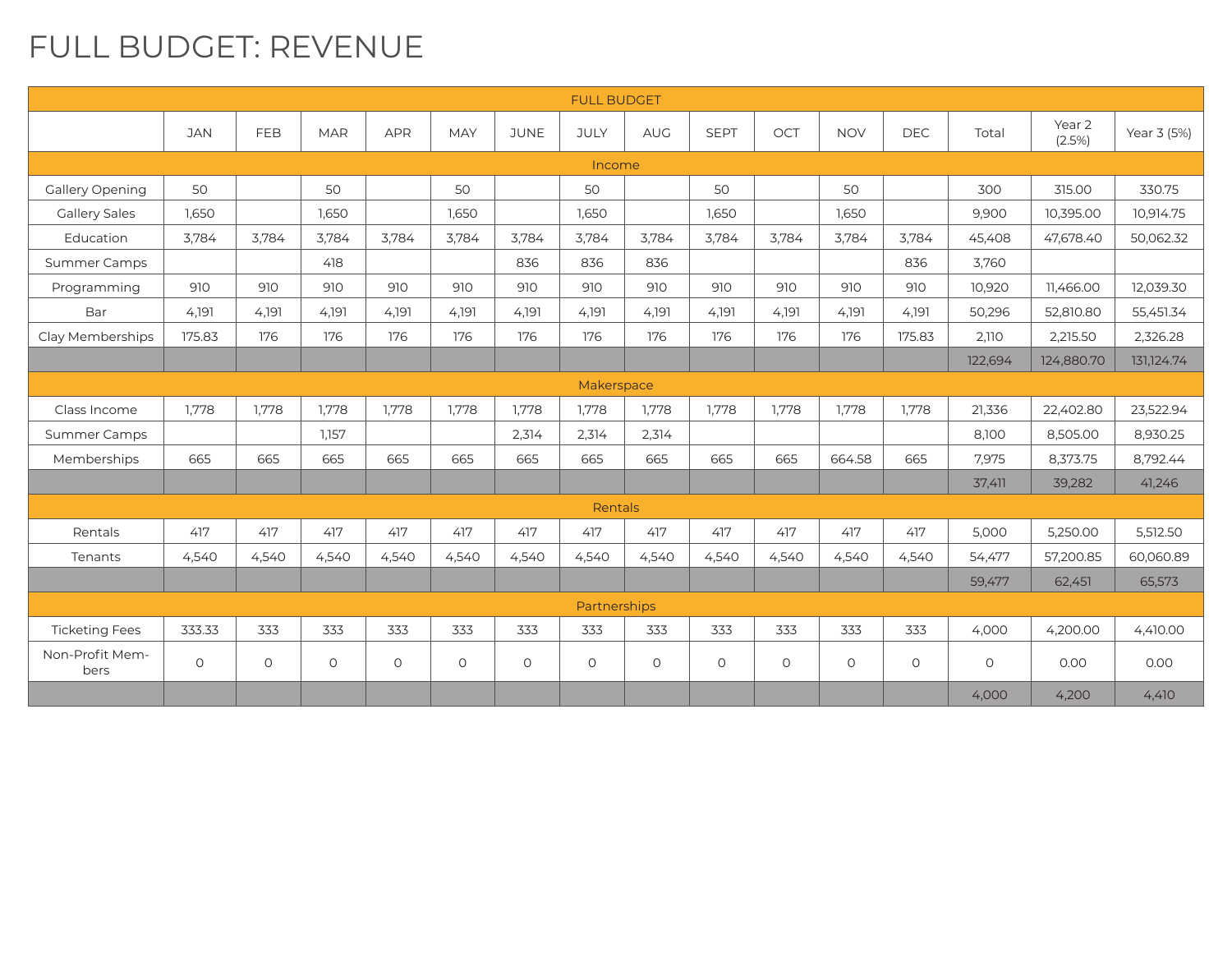## FULL BUDGET: REVENUE, CONT.

| Fundraising                   |     |     |        |     |                             |     |       |       |       |       |           |              |              |           |           |
|-------------------------------|-----|-----|--------|-----|-----------------------------|-----|-------|-------|-------|-------|-----------|--------------|--------------|-----------|-----------|
| Corporate Gifts               |     |     | 5,000  |     |                             |     |       | 5,000 |       | 1,500 |           | 5,000        | 16,500       | 17,325.00 | 18,191.25 |
| Programming<br>Sponsorships   | 500 | 500 | 1,500  | 500 |                             |     | 500   | 1,500 | 2,000 | 1,000 | 500       | 1,500        | 10,000       | 10,500.00 | 11,025.00 |
| <b>Individual Gifts</b>       | 100 | 100 | 100    | 100 | 100                         | 100 | 100   | 100   | 100   | 100   | 100       | 1,000        | 2,100        | 2,205.00  | 2,315.25  |
| Grants/Founda-<br>tions       |     |     | 10,000 |     |                             |     |       | 3,000 |       | 5,000 |           | 2,000        | 20,000       | 21,000.00 | 22,050.00 |
| Special Event 1               |     |     | 2,000  |     |                             |     |       |       |       |       |           |              | 2,000        | 2,100.00  | 2,205.00  |
| Special Event 2               |     |     |        |     |                             |     | 5,000 |       |       |       |           |              | 5,000        | 5,250.00  | 5,512.50  |
| Special Event 3               |     |     |        |     |                             |     |       |       |       |       | 7,500     |              | 7,500        | 7,875.00  | 8,268.75  |
| Endowment                     | 625 | 625 | 625    | 625 | 625                         | 625 | 625   | 625   | 625   | 625   | 625       | 625          | 7,500        | 7,875.00  | 8,268.75  |
|                               |     |     |        |     |                             |     |       |       |       |       |           |              | 63,100       | 66,255.00 | 69,567.75 |
|                               |     |     |        |     |                             |     |       |       |       |       |           |              |              |           |           |
|                               |     |     |        |     | <b>Total Earned Revenue</b> |     |       |       |       |       |           |              | 286,682      | 297,068   | 311,922   |
| <b>Total Unearned Revenue</b> |     |     |        |     |                             |     |       |       |       |       | 63,100    | 66,255.00    | 69,567.75    |           |           |
| Total Income                  |     |     |        |     |                             |     |       |       |       |       | 349,782   | 363,323.10   | 381,489.26   |           |           |
| <b>Grand Total</b>            |     |     |        |     |                             |     |       |       |       |       | $-37,251$ | $-41,171.30$ | $-43,229.86$ |           |           |

| <b>PEOPLE</b> |      |
|---------------|------|
| Education     | 473  |
| Programming   | 4144 |
| Makerspace    | 287  |
|               |      |
| Total:        |      |